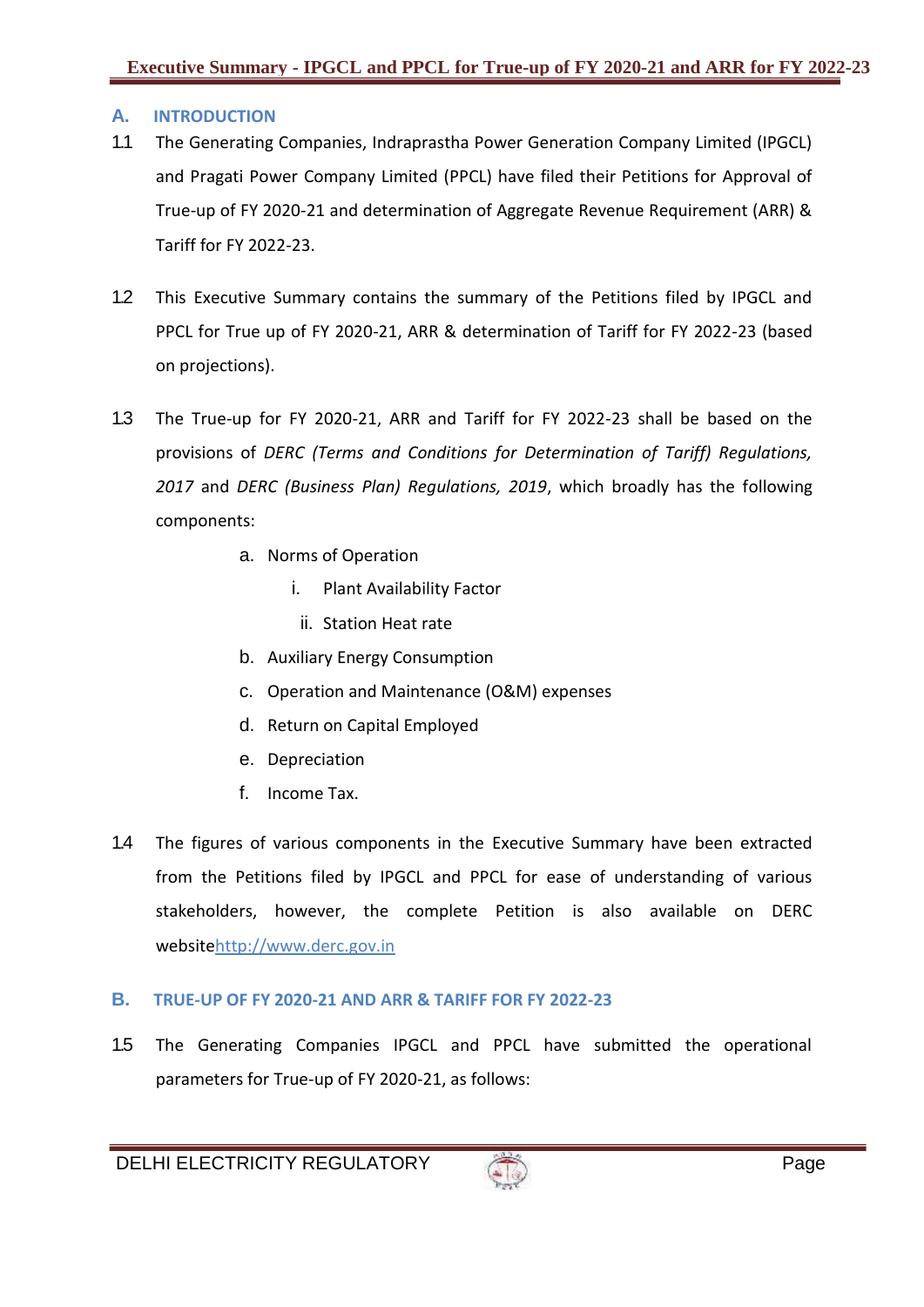| <b>Station</b> | <b>Parameter</b>     | <b>Particulars</b>    | <b>BPR* Value</b> | <b>Petitioner's</b><br><b>Submission</b> |
|----------------|----------------------|-----------------------|-------------------|------------------------------------------|
| <b>GTPS</b>    | Availability (%)     |                       | 85.00             | 87.21                                    |
|                | SHR (kCal/kWh)       | <b>Combined Cycle</b> | 2450              | 2467                                     |
|                |                      | Open Cycle            | 3125              | 3493                                     |
|                | Aux. Consumption (%) | <b>Combined Cycle</b> | 2.75              | 4.44                                     |
|                |                      | Open Cycle            | 1.00              |                                          |
| PPS-I          | Availability (%)     |                       | 85.00             | 92.03                                    |
|                | SHR (kCal/kWh)       | Combined Cycle        | 2000              | 1980                                     |
|                |                      | Open Cycle            | 2900              | 3102                                     |
|                | Aux. Consumption (%) | <b>Combined Cycle</b> | 2.75              | 2.26                                     |
|                |                      | Open Cycle            | 1.00              |                                          |

**Table 1: Generation Plants Performance Parameters for FY 2020-21**

*\*DERC (Business Plan) Regulations, 2019*

1.6 The Generating Companies IPGCL and PPCL have submitted the following Fixed Cost for the True-up of FY 2020-21 as follows:

| Sr. No. | <b>Particular</b>                                   | <b>Unit</b>       | <b>GTPS</b> | <b>PPS I</b> |
|---------|-----------------------------------------------------|-------------------|-------------|--------------|
| 1.      | Return on Capital Employed                          | Rs. Crores        | 27.66       | 65.09        |
| 2.      | Depreciation                                        | Rs. Crores        | 0.91        | 13.83        |
| 3.      | <b>Operation and Maintenance</b><br><b>Expenses</b> | Rs. Crores        | 99.65       | 99.28        |
| 4.      | <b>Annual Fixed Cost</b>                            | <b>Rs. Crores</b> | 128.21      | 178.20       |
| 5.      | <b>Net Generation</b>                               | (MU)              | 438.253     | 1500.696     |
| 6.      | <b>Fixed Cost/Unit</b>                              | (Rs./kWh)         | 2.925       | 1.187        |

## **Table 2: Fixed Cost for GTPS and PPS I Station for FY 2020-21**

1.7 The Generating Company IPGCL and PPCL have submitted the following operational parameters for FY 2022-23 asfollows:

| i apic 3. Geliei auvil Fialit Felivi Malite Falametei S IVI Fr ZUZZ-Z3 |                      |                       |            |  |
|------------------------------------------------------------------------|----------------------|-----------------------|------------|--|
| <b>Station</b>                                                         | <b>Parameter</b>     | <b>Particulars</b>    | FY 2022-23 |  |
| <b>GTPS</b>                                                            | Availability (%)     |                       | 85         |  |
|                                                                        |                      | <b>Combined Cycle</b> | 2450       |  |
|                                                                        | SHR (kCal/kWH)       | Open Cycle            | 3125       |  |
|                                                                        | Aux. Consumption (%) | <b>Combined Cycle</b> | 2.75       |  |
| <b>PPS-I</b>                                                           | Availability (%)     |                       | 85         |  |
|                                                                        | SHR (kCal/kWH)       | <b>Combined Cycle</b> | 2000       |  |
|                                                                        |                      | Open Cycle            | 2900       |  |
|                                                                        | Aux. Consumption (%) | <b>Combined Cycle</b> | 2.75       |  |

| Table 3: Generation Plant Performance Parameters for FY 2022-23 |  |
|-----------------------------------------------------------------|--|
|-----------------------------------------------------------------|--|